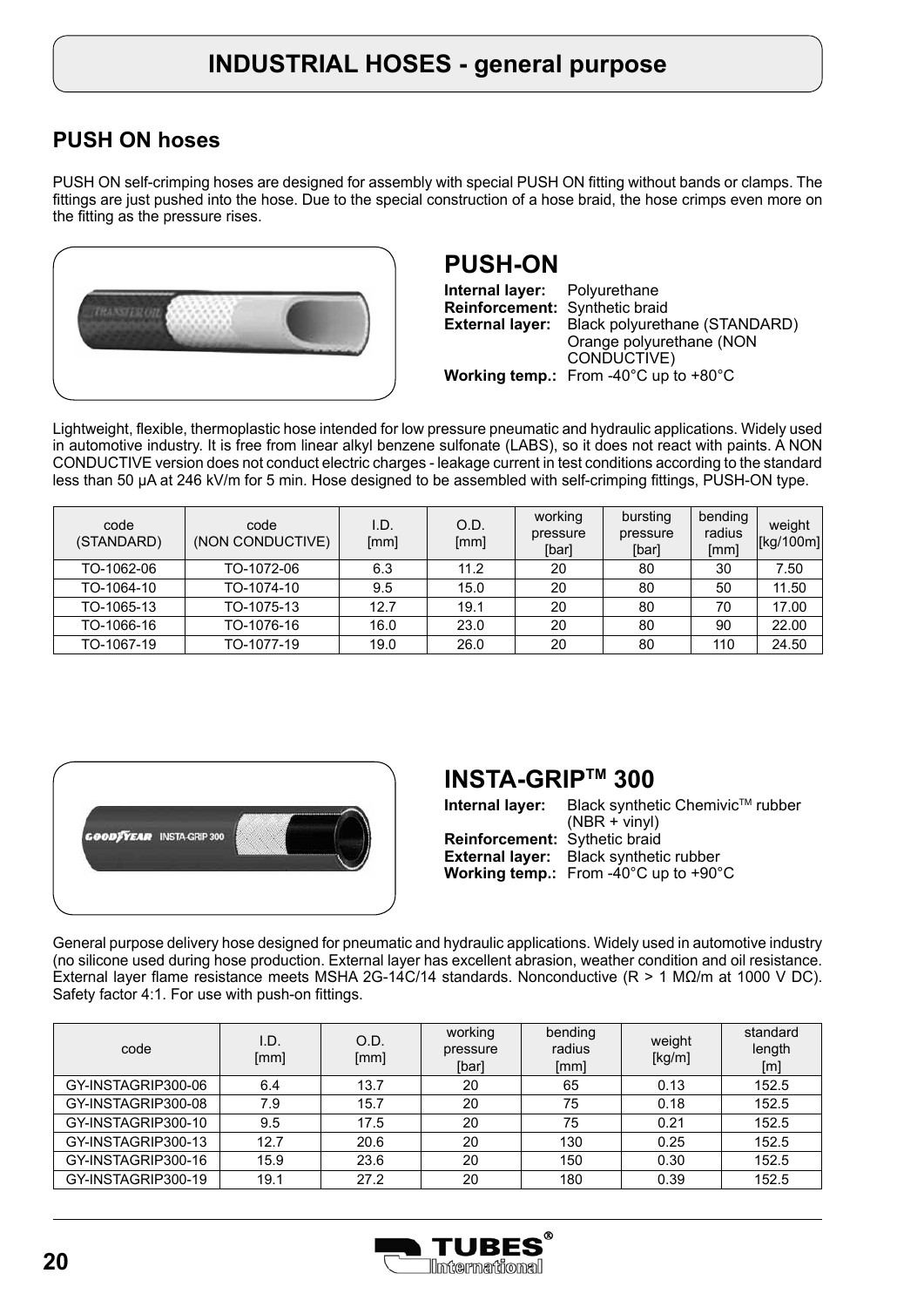#### **PUSH-ON fittings**



The application of PUSH ON fittings is restricted to hoses designed exclusively for these fittings (PUSH ON hose type). The fitting connects with the hose without clamps or safety clamps. Special corrugations of the fitting are adjusted to the material, sizes of PUSH ON hoses and the construction of their braid, which allows tight grip of the hose on the fitting corrugations. Push-on assembly:

- 
- cut a hose end square;<br>- fix a fitting in a vice; fix a fitting in a vice;
- lubricate the "tail" of the fitting;
- push the fitting into the hose until it seats well against a plastic stopper.

Working temperature: from -40°C up to +80°C. Working pressure according to PUSH ON hose working parameters. PUSH ON fittings must not be used with other hoses or crimped with clamps or safety clamps as the hose may get damaged.

| picture                           | code<br>(galvanized steel) | code<br>(brass)    | code<br>(AISI 316) | thread size<br>[inch] | hose I.D.<br>[inch] |
|-----------------------------------|----------------------------|--------------------|--------------------|-----------------------|---------------------|
| BSP female thread,                | TI-YBW110-04-04            | TI-YBW110-04-04-MO | TI-YBW110-04-04-SS | 1/4                   | 1/4                 |
| 60° cone seal                     | TI-YBW110-06-06            | TI-YBW110-06-06-MO | TI-YBW110-06-06-SS | 3/8                   | 3/8                 |
|                                   | TI-YBW110-08-08            | TI-YBW110-08-08-MO | TI-YBW110-08-08-SS | 1/2                   | 1/2                 |
| <b>The Company of the Company</b> | TI-YBW110-10-10            | TI-YBW110-10-10-MO | TI-YBW110-10-10-SS | 5/8                   | 5/8                 |
|                                   | TI-YBW110-12-10            | TI-YBW110-12-10-MO | TI-YBW110-12-10-SS | 3/4                   | 5/8                 |
|                                   | TI-YBW110-12-12            | TI-YBW110-12-12-MO | TI-YBW110-12-12-SS | 3/4                   | 3/4                 |

| picture                             | code<br>(galvanized steel) | code<br>(brass) | code<br>(AISI 316) | thread size<br>[inch] | hose I.D.<br>[inch] |
|-------------------------------------|----------------------------|-----------------|--------------------|-----------------------|---------------------|
| BSP female thread,<br>60° cone seal | TI-YBW210-04-04            |                 | TI-YBW210-04-04-SS | 1/4                   | 1/4                 |
|                                     | TI-YBW210-06-06            |                 | TI-YBW210-06-06-SS | 3/8                   | 3/8                 |
|                                     | TI-YBW210-08-08            |                 | TI-YBW210-08-08-SS | 1/2                   | 1/2                 |
|                                     | TI-YBW210-12-10            |                 | TI-YBW210-12-10-SS | 3/4                   | 5/8                 |
|                                     | TI-YBW210-12-12            |                 | TI-YBW210-12-12-SS | 3/4                   | 3/4                 |

| picture                             | code<br>(galvanized steel) | code<br>(brass) | code<br>(AISI 316) | thread size<br>[inch] | hose I.D.<br>[inch] |
|-------------------------------------|----------------------------|-----------------|--------------------|-----------------------|---------------------|
| BSP female thread,<br>60° cone seal | TI-YBW310-04-04            |                 | TI-YBW310-04-04-SS | 1/4                   | 1/4                 |
|                                     | TI-YBW310-06-06            |                 | TI-YBW310-06-06-SS | 3/8                   | 3/8                 |
|                                     | TI-YBW310-08-08            |                 | TI-YBW310-08-08-SS | 1/2                   | 1/2                 |
|                                     | TI-YBW310-12-12            |                 | TI-YBW310-12-12-SS | 3/4                   | 3/4                 |

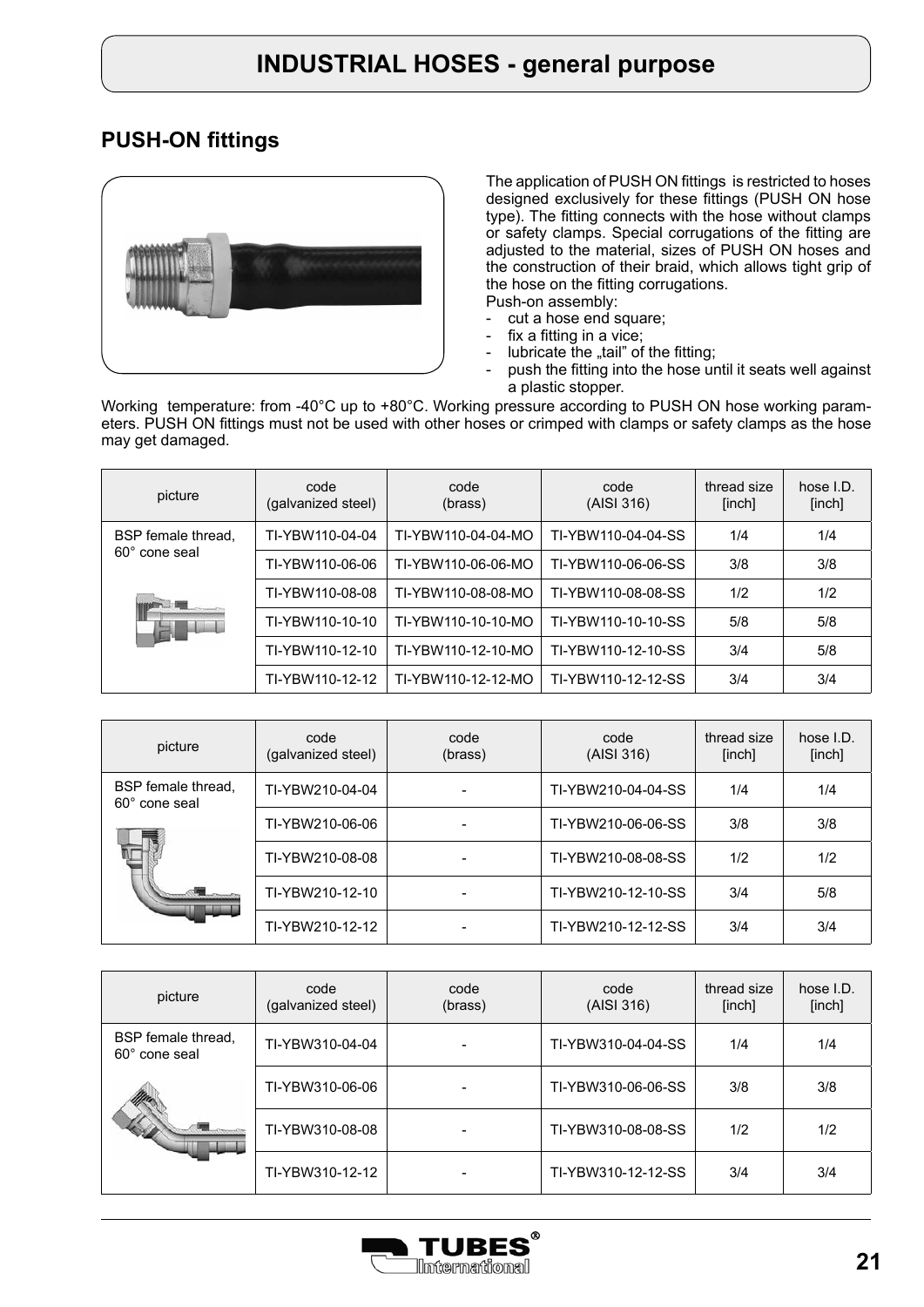# **PUSH-ON fittings**

| picture                           | code<br>(galvanized steel) | code<br>(brass)    | code<br>(AISI 316) | thread size<br>[inch] | hose $I.D.$<br>[inch] |
|-----------------------------------|----------------------------|--------------------|--------------------|-----------------------|-----------------------|
| BSP male thread.<br>60° cone seal | TI-YBZ110-04-04            | TI-YBZ110-04-04-MO | TI-YBZ110-04-04-SS | 1/4                   | 1/4                   |
|                                   | TI-YBZ110-06-06            | TI-YBZ110-06-06-MO | TI-YBZ110-06-06-SS | 3/8                   | 3/8                   |
|                                   | TI-YBZ110-08-08            | TI-YBZ110-08-08-MO | TI-YBZ110-08-08-SS | 1/2                   | 1/2                   |
|                                   | TI-YBZ110-10-10            | TI-YBZ110-10-10-MO | TI-YBZ110-10-10-SS | 5/8                   | 5/8                   |
|                                   | TI-YBZ110-12-12            | TI-YBZ110-12-12-MO | TI-YBZ110-12-12-SS | 3/4                   | 3/4                   |

| picture                 | code<br>(galvanized steel) | code<br>(brass)    | code<br>(AISI 316) | thread size<br>[inch] | hose $I.D.$<br>[inch] |
|-------------------------|----------------------------|--------------------|--------------------|-----------------------|-----------------------|
| <b>BSPT</b> male thread | TI-YBZ130-04-04            | TI-YBZ130-04-04-MO | TI-YBZ130-04-04-SS | 1/4                   | 1/4                   |
|                         | TI-YBZ130-06-06            | TI-YBZ130-06-06-MO | TI-YBZ130-06-06-SS | 3/4                   | 3/8                   |
|                         | TI-YBZ130-08-08            | TI-YBZ130-08-08-MO | TI-YBZ130-08-08-SS | 1/2                   | 1/2                   |
|                         | TI-YBZ130-10-10            | TI-YBZ130-10-10-MO | TI-YBZ130-10-10-SS | 5/8                   | 5/8                   |
|                         | TI-YBZ130-12-12            | TI-YBZ130-12-12-MO | TI-YBZ130-12-12-SS | 3/4                   | 3/4                   |

| picture                   | code<br>(galvanized steel) | code<br>(brass)    | code<br>(AISI 316) | thread size<br>[inch] | hose I.D.<br>[inch] |
|---------------------------|----------------------------|--------------------|--------------------|-----------------------|---------------------|
| Metric female thread,     | TI-YMW111-14-04            | TI-YMW111-14-04-MO | TI-YMW111-14-04-SS | M14x1.5               | 1/4                 |
| $24^{\circ}/60$ cone seal | TI-YMW111-16-06            | TI-YMW111-16-06-MO | TI-YMW111-16-06-SS | M16x1.5               | 3/8                 |
|                           | TI-YMW111-18-06            | TI-YMW111-18-06-MO | TI-YMW111-18-06-SS | M18x1.5               | 3/8                 |
|                           | TI-YMW111-22-08            | TI-YMW111-22-08-MO | TI-YMW111-22-08-SS | M22x1.5               | 1/2                 |
|                           | TI-YMW111-26-10            | TI-YMW111-26-10-MO | TI-YMW111-26-10-SS | M26x1.5               | 5/8                 |
|                           | TI-YMW111-30-12            | TI-YMW111-30-12-MO | TI-YMW111-30-12-SS | M30x2                 | 3/4                 |

| picture                   | code<br>(galvanized steel) | code<br>(brass) | code<br>(AISI 316) | thread size<br>[inch] | hose I.D.<br>[inch] |
|---------------------------|----------------------------|-----------------|--------------------|-----------------------|---------------------|
| Metric female thread,     | TI-YMW211-14-04            |                 | TI-YMW211-14-04-SS | M14x1.5               | 1/4                 |
| $24^{\circ}/60$ cone seal | TI-YMW211-16-06            |                 | TI-YMW211-16-06-SS | M16x1.5               | 3/8                 |
|                           | TI-YMW211-18-06            |                 | TI-YMW211-18-06-SS | M18x1.5               | 3/8                 |
|                           | TI-YMW211-22-08            |                 | TI-YMW211-22-08-SS | M22x1.5               | 1/2                 |
|                           | TI-YMW211-26-10            |                 | TI-YMW211-26-10-SS | M26x1.5               | 5/8                 |
|                           | TI-YMW211-30-12            |                 | TI-YMW211-30-12-SS | M30x2                 | 3/4                 |